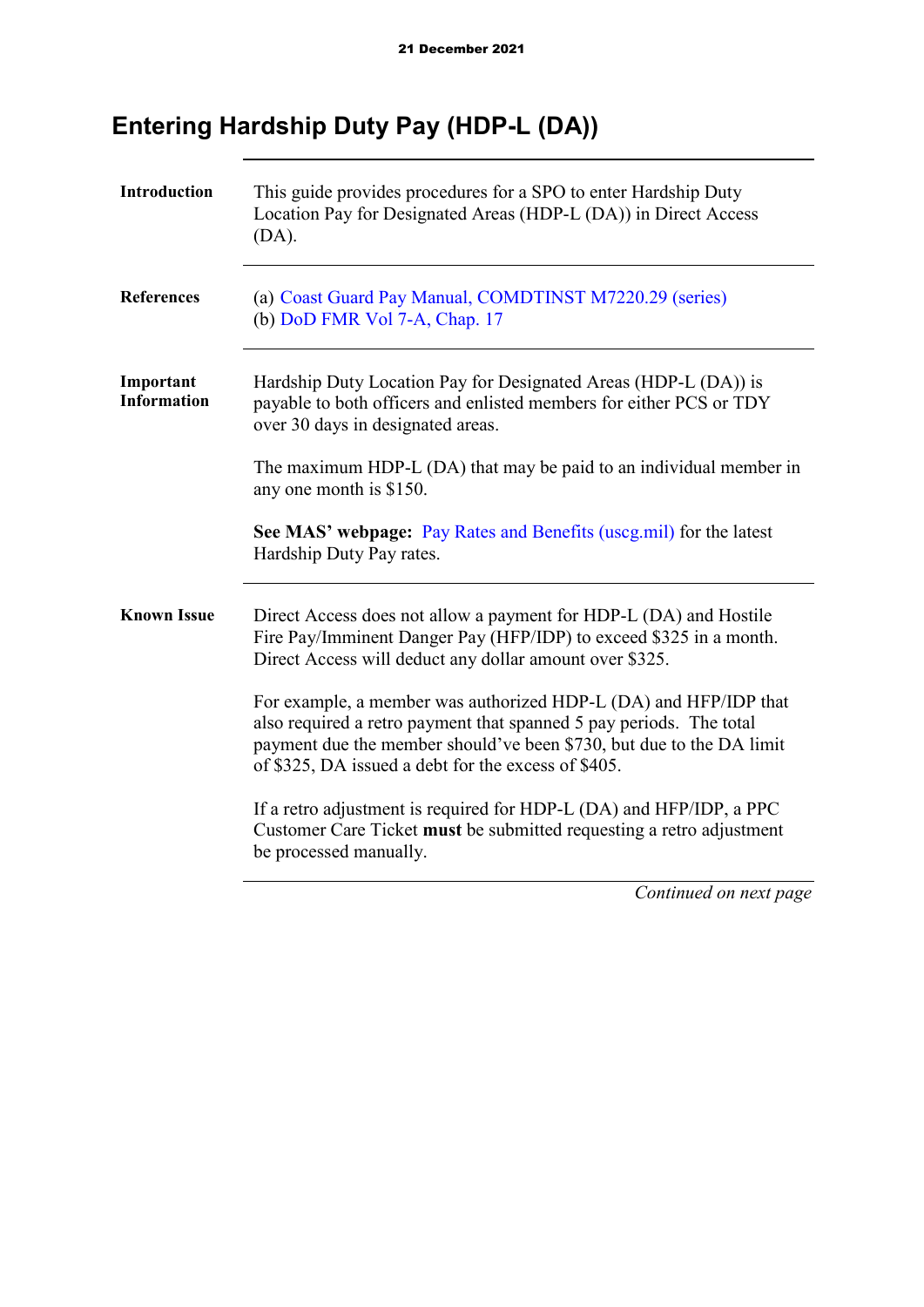**Procedures** See below.

**Step Action 1** From the Requests tab, select **Hardship Duty Pay** from the Payroll Requests pagelet. My Page Self Service **Requests Self Service Requests**  $0 - 0 =$ **Submit an Absence Request** Non-Chargeable Absence Request View My Absence Requests **Submit a Delegation Request** View My Requests (all types) PHS Submit Retirement Docs Submit a Drill Request **User Access Request Payroll Requests**  $C = 0 -$ **View My Requests Absence Request Civilian Clothing Allowance** Suppl Clothing Allowance Officer Uniform Allowance Diving Duty Pay Foreign Language Pay **Hazardous Duty Pay Advance Pay Family Separation Allowance Advance Liquidation Schedule Special Duty Pay Request Assignment Pay Request Meal Rate** Cadet ICA **Hostile Fire Pay Combat Tax Exclusion** Career Sea Time Career Sea Time Override Career Sea Pay Premium **Balance Adjustment** Hardship Duty Pay Pay Corrections Responsibility Pay Override Career Sea Pay on TDY **Approved Absence Corrections** Cadet COMRATS PHS Installment Special Pay PHS Monthly Special Pay **EBDL Completion Remove EBDL Completion** Proxy - BRS Enrollment Proxy - BRS Disenrollment Proxy - Continuation Pay **TSP Adjustment Request** Non-Chargeable Absence **2** Enter the member's **Empl ID** and click **Add**. **Add Action Request Add a New Value** Empl ID 1234567  $\alpha$ Empl Record  $0Q$ Add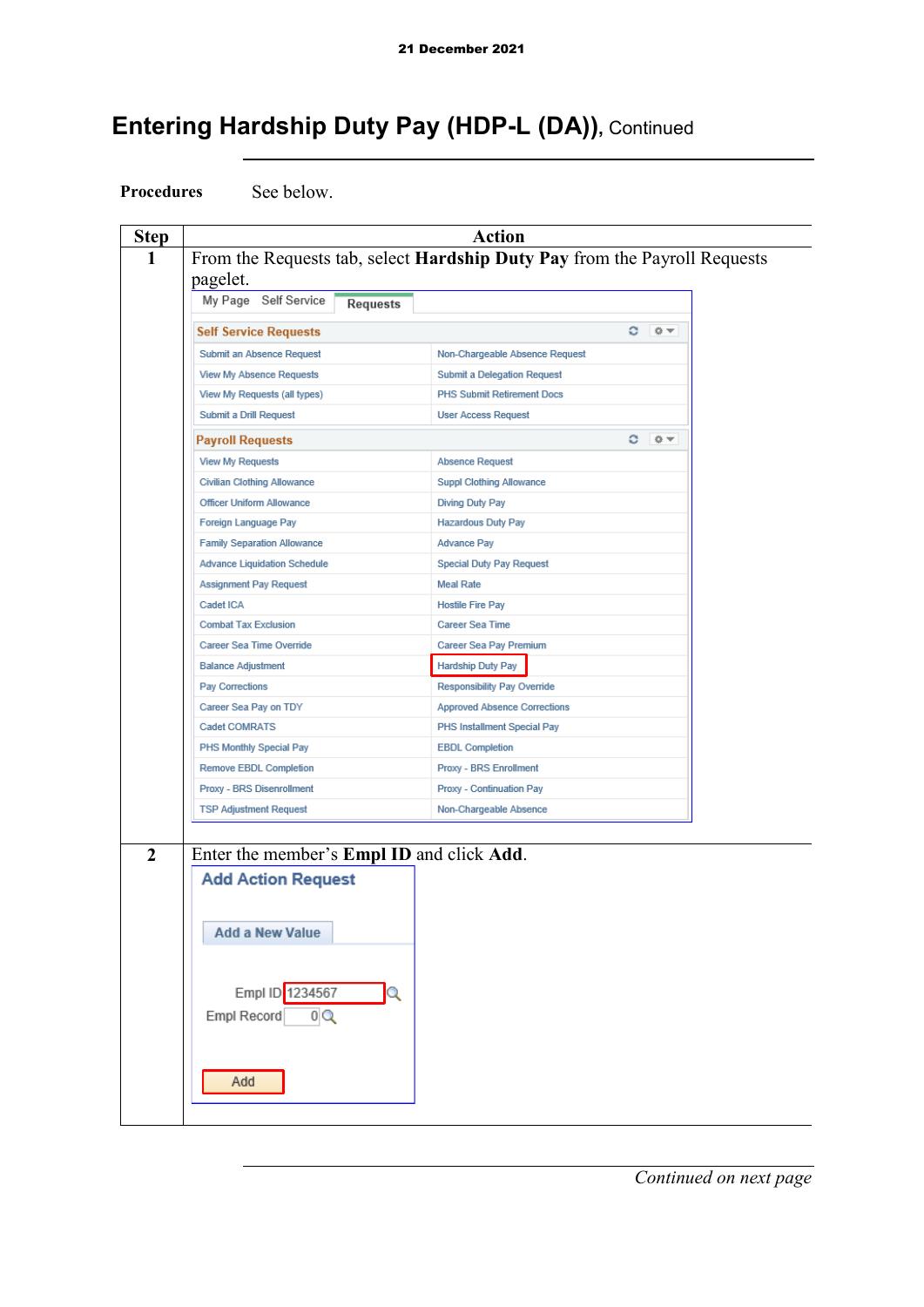**Procedures**,

continued

| <b>Step</b>             |                             | <b>Action</b>                                                                                                                                                     |                   |                   |                       |
|-------------------------|-----------------------------|-------------------------------------------------------------------------------------------------------------------------------------------------------------------|-------------------|-------------------|-----------------------|
| 3                       |                             | The Submit Hardship Duty Pay Request page will display.                                                                                                           |                   |                   |                       |
|                         | <b>Action Request</b>       |                                                                                                                                                                   |                   |                   |                       |
|                         |                             | Submit Hardship Duty Pay Request                                                                                                                                  |                   |                   |                       |
|                         | <b>Chester Copperpot</b>    |                                                                                                                                                                   |                   |                   |                       |
|                         |                             | 1. Enter the BEGIN date.<br>2. Enter the END date.                                                                                                                |                   |                   |                       |
|                         | 3. Enter Amount.            |                                                                                                                                                                   |                   |                   |                       |
|                         | 5. Press Submit.            | 4. Enter the Geographic Code.                                                                                                                                     |                   |                   |                       |
|                         | <b>Request Details</b>      |                                                                                                                                                                   |                   |                   |                       |
|                         | <b>Begin Date:</b>          | Þij                                                                                                                                                               |                   |                   |                       |
|                         | <b>End Date:</b><br>Amount: | Fij                                                                                                                                                               |                   |                   |                       |
|                         | Geographic Code:            | $\check{ }$                                                                                                                                                       |                   |                   |                       |
|                         |                             |                                                                                                                                                                   |                   |                   |                       |
|                         | Comment:                    |                                                                                                                                                                   |                   |                   |                       |
|                         |                             |                                                                                                                                                                   |                   |                   |                       |
|                         | Submit                      | <b>Resubmit</b><br>Withdraw                                                                                                                                       |                   |                   |                       |
| $\overline{\mathbf{4}}$ |                             | Enter the Begin Date (effective date of orders or PCS report date). Enter the End                                                                                 |                   |                   |                       |
|                         |                             | Date (this may be left blank if the end date is unknown).                                                                                                         |                   |                   |                       |
|                         | <b>Request Details</b>      |                                                                                                                                                                   |                   |                   |                       |
|                         | <b>Begin Date:</b>          | 09/09/2019<br>EU                                                                                                                                                  |                   |                   |                       |
|                         | <b>End Date:</b>            | Ħ                                                                                                                                                                 |                   |                   |                       |
|                         | Amount:                     | ◡                                                                                                                                                                 |                   |                   |                       |
|                         | Geographic Code:            |                                                                                                                                                                   |                   |                   |                       |
|                         |                             |                                                                                                                                                                   |                   |                   |                       |
| 5                       |                             | Enter the Amount (Do NOT use \$) as directed by the DoD FMR, Vol 7-A, Chap<br>17, Figure 17.1. For this example, the current amount directed for Bahrain is \$50. |                   |                   |                       |
|                         | <b>Request Details</b>      |                                                                                                                                                                   |                   |                   |                       |
|                         | <b>Begin Date:</b>          | 09/09/2019<br>B1,                                                                                                                                                 |                   |                   |                       |
|                         | End Date:                   | ij                                                                                                                                                                |                   |                   |                       |
|                         | Amount:                     | 50.00                                                                                                                                                             |                   |                   |                       |
|                         | Geographic Code:            | ◡                                                                                                                                                                 |                   |                   |                       |
|                         |                             |                                                                                                                                                                   |                   |                   |                       |
|                         | <b>Combatant</b>            |                                                                                                                                                                   | <b>HDP-L Rate</b> | <b>HDP-L Rate</b> | *IDP Limited /        |
|                         | Command                     | <b>Country/Area Or Water Area</b>                                                                                                                                 | (Current)         | (2017)            | Change /<br>No Change |
|                         | <b>CENTCOM</b>              | Bahrain                                                                                                                                                           | \$50              | \$100             | Change                |
|                         |                             |                                                                                                                                                                   |                   |                   |                       |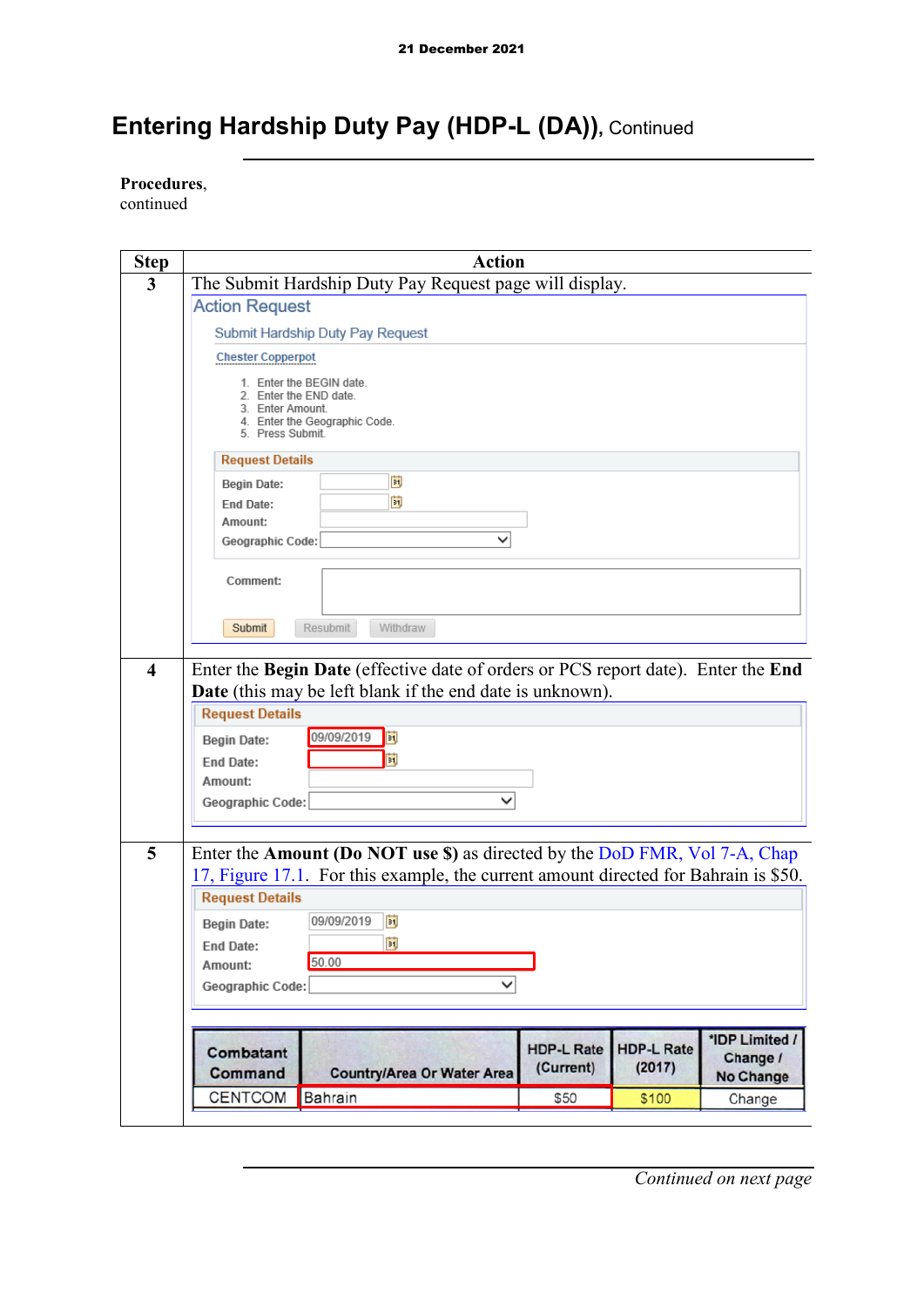**Procedures**,

continued

| <b>Step</b>    | <b>Action</b>                                                |
|----------------|--------------------------------------------------------------|
| 6              | Using the drop-down, select the appropriate Geographic Code. |
|                | <b>Request Details</b>                                       |
|                | Fij<br>09/09/2019<br><b>Begin Date:</b>                      |
|                | Ħ<br><b>End Date:</b>                                        |
|                | 50.00<br>Amount:                                             |
|                | Geographic Code: Bahrain<br>$\check{ }$                      |
|                |                                                              |
|                |                                                              |
| $\overline{7}$ | Enter comments as appropriate and click Submit.              |
|                | <b>Action Request</b>                                        |
|                | Submit Hardship Duty Pay Request                             |
|                | <b>Chester Copperpot</b>                                     |
|                | 1. Enter the BEGIN date.                                     |
|                | 2. Enter the END date.<br>3. Enter Amount.                   |
|                | 4. Enter the Geographic Code.<br>5. Press Submit.            |
|                |                                                              |
|                | <b>Request Details</b>                                       |
|                | D)<br>09/09/2019<br><b>Begin Date:</b>                       |
|                | ÞŪ<br><b>End Date:</b><br>50.00<br>Amount:                   |
|                | Geographic Code: Bahrain<br>◡                                |
|                |                                                              |
|                | Enter any comments as appropriate.<br>Comment:               |
|                |                                                              |
|                | Submit<br>Resubmit<br>Withdraw                               |
|                |                                                              |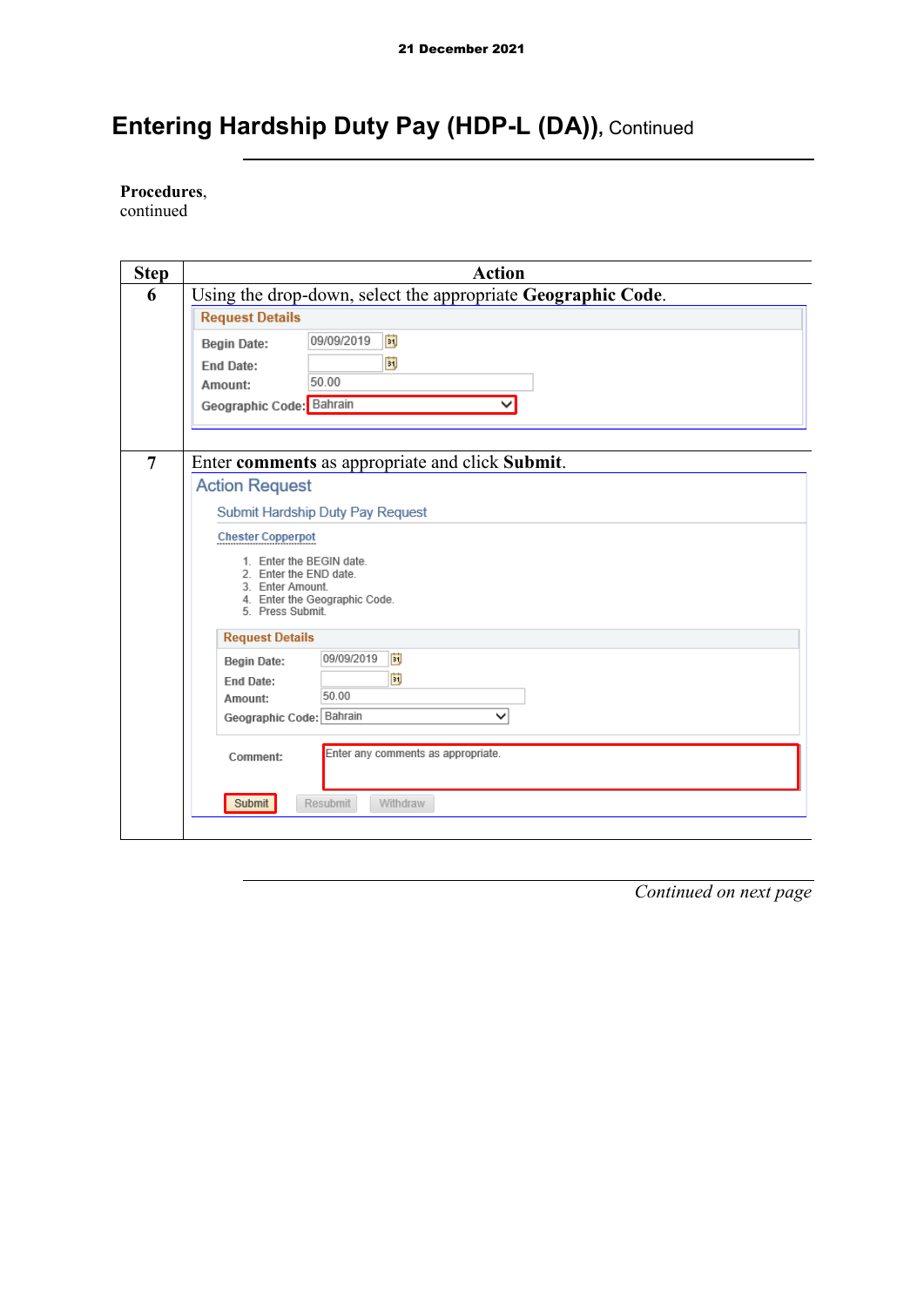**Procedures**,

continued

| <b>Step</b> | <b>Action</b>                                                                                                               |
|-------------|-----------------------------------------------------------------------------------------------------------------------------|
| 8           | The action request will update to a <b>Pending</b> status and will be routed to the SPO                                     |
|             | tree for approval.                                                                                                          |
|             | <b>Action Request</b>                                                                                                       |
|             | Submit Hardship Duty Pay Request                                                                                            |
|             | <b>Chester Copperpot</b>                                                                                                    |
|             | 1. Enter the BEGIN date.<br>2. Enter the END date.<br>3. Enter Amount.<br>4. Enter the Geographic Code.<br>5. Press Submit. |
|             | <b>Request Details</b>                                                                                                      |
|             | <b>Begin Date:</b><br>09/09/2019<br><b>End Date:</b>                                                                        |
|             | Amount:<br>50.00                                                                                                            |
|             | Geographic Code: Bahrain                                                                                                    |
|             | Enter any comments as appropriate.<br>Comment:                                                                              |
|             | <b>Submit</b><br>Resubmit<br><b>Withdraw</b>                                                                                |
|             | Request Status <sup>Pending</sup><br>View/Hide Comments                                                                     |
|             | 1                                                                                                                           |
|             | Pending<br><b>Multiple Approvers</b>                                                                                        |
|             | ∩<br>CGHRSUP for User's SPO                                                                                                 |
|             | Comments                                                                                                                    |
|             | Chester Copperpot at 09/16/19 - 12:21 PM<br>Enter any comments as appropriate.                                              |
|             |                                                                                                                             |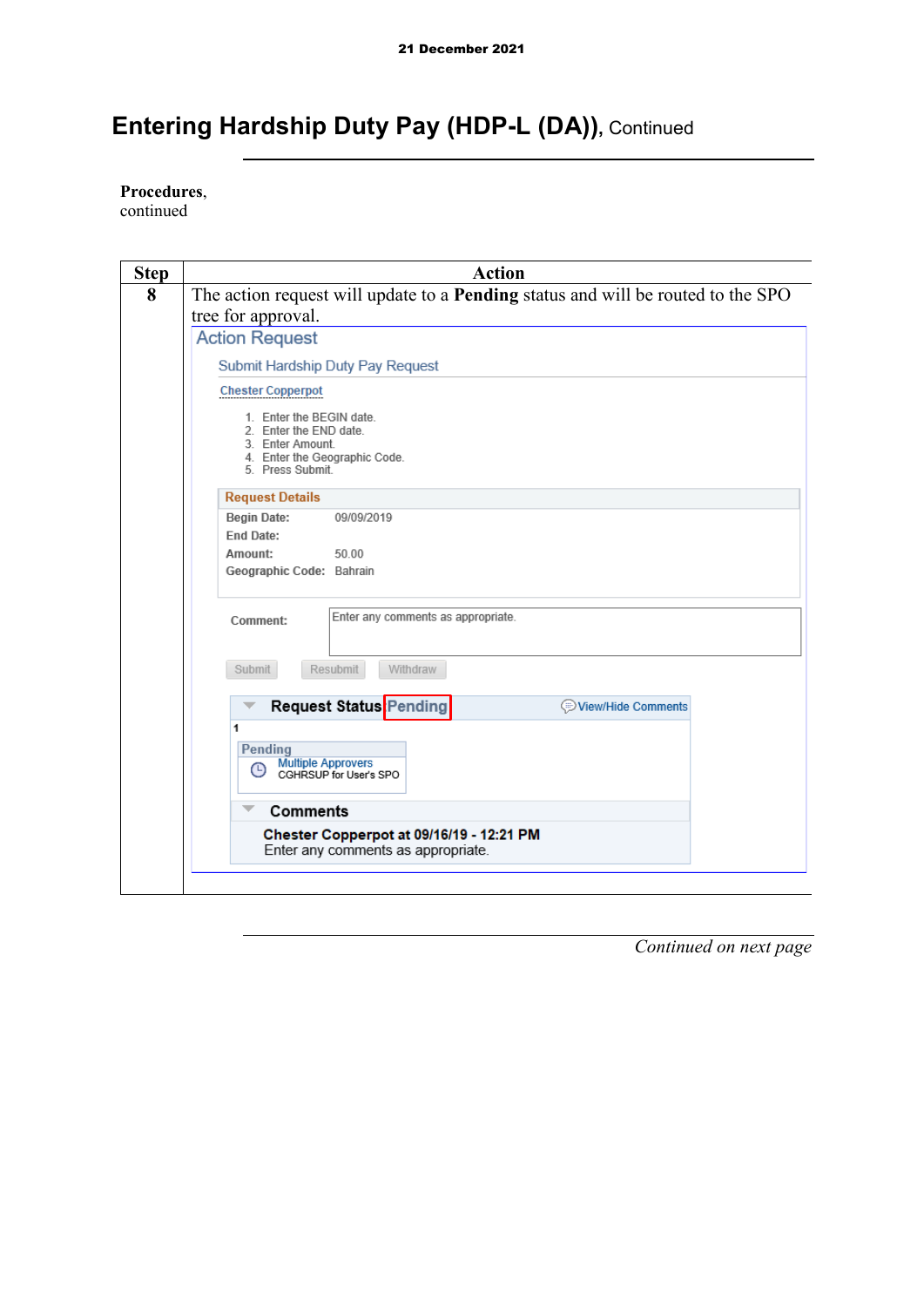**Procedures**,

continued

|                     | Once approved, navigate to the member's Element Assignment By Payee<br>(EABP) page to verify the Hardship Duty Pay request processed correctly. Locate<br>the Hardship Duty Pay - Location element and select HARDSHIP PAY to view<br>the element details. |            |                                                                                                                                                                                                        |                   |                                                                                                                                                                                                                                               |              |          |                                                                                                   |  |
|---------------------|------------------------------------------------------------------------------------------------------------------------------------------------------------------------------------------------------------------------------------------------------------|------------|--------------------------------------------------------------------------------------------------------------------------------------------------------------------------------------------------------|-------------------|-----------------------------------------------------------------------------------------------------------------------------------------------------------------------------------------------------------------------------------------------|--------------|----------|---------------------------------------------------------------------------------------------------|--|
|                     |                                                                                                                                                                                                                                                            |            |                                                                                                                                                                                                        |                   |                                                                                                                                                                                                                                               |              |          |                                                                                                   |  |
| <b>Assignments</b>  |                                                                                                                                                                                                                                                            |            |                                                                                                                                                                                                        |                   |                                                                                                                                                                                                                                               |              |          |                                                                                                   |  |
| 田<br>Q              |                                                                                                                                                                                                                                                            |            |                                                                                                                                                                                                        |                   | М                                                                                                                                                                                                                                             |              |          |                                                                                                   |  |
| <b>Elements</b>     | Recipient                                                                                                                                                                                                                                                  | <b>III</b> |                                                                                                                                                                                                        |                   |                                                                                                                                                                                                                                               |              |          |                                                                                                   |  |
| <b>Element Name</b> | Description                                                                                                                                                                                                                                                |            | Process<br>Order                                                                                                                                                                                       | <b>Begin Date</b> | <b>End Date</b>                                                                                                                                                                                                                               | Active       | Instance |                                                                                                   |  |
| <b>MA DONATION</b>  |                                                                                                                                                                                                                                                            |            |                                                                                                                                                                                                        |                   |                                                                                                                                                                                                                                               | $\checkmark$ |          |                                                                                                   |  |
| <b>ASSOC DUES</b>   |                                                                                                                                                                                                                                                            |            |                                                                                                                                                                                                        |                   |                                                                                                                                                                                                                                               | $\checkmark$ |          |                                                                                                   |  |
| <b>SAVINGS</b>      | Savings                                                                                                                                                                                                                                                    |            |                                                                                                                                                                                                        |                   | 09/30/2016                                                                                                                                                                                                                                    | $\checkmark$ |          |                                                                                                   |  |
| <b>SAVINGS</b>      | Savings                                                                                                                                                                                                                                                    |            |                                                                                                                                                                                                        |                   | 02/28/2019                                                                                                                                                                                                                                    | $\checkmark$ |          |                                                                                                   |  |
| <b>SAVINGS</b>      | Savings                                                                                                                                                                                                                                                    |            |                                                                                                                                                                                                        |                   |                                                                                                                                                                                                                                               | $\checkmark$ |          |                                                                                                   |  |
| <b>HARDSHIP PAY</b> |                                                                                                                                                                                                                                                            |            |                                                                                                                                                                                                        |                   |                                                                                                                                                                                                                                               | $\checkmark$ |          |                                                                                                   |  |
| <b>CSEAPAY</b>      |                                                                                                                                                                                                                                                            |            |                                                                                                                                                                                                        |                   | 05/06/2015                                                                                                                                                                                                                                    | $\checkmark$ |          |                                                                                                   |  |
| <b>HFP IDP</b>      |                                                                                                                                                                                                                                                            |            |                                                                                                                                                                                                        |                   |                                                                                                                                                                                                                                               | $\checkmark$ |          |                                                                                                   |  |
| <b>DMR</b>          |                                                                                                                                                                                                                                                            |            |                                                                                                                                                                                                        |                   | 05/06/2015                                                                                                                                                                                                                                    | $\Box$       |          |                                                                                                   |  |
| <b>DMR</b>          |                                                                                                                                                                                                                                                            |            |                                                                                                                                                                                                        |                   | 05/06/2015                                                                                                                                                                                                                                    | $\checkmark$ |          |                                                                                                   |  |
| <b>IN SRVC DEBT</b> |                                                                                                                                                                                                                                                            |            |                                                                                                                                                                                                        |                   | 09/30/2019                                                                                                                                                                                                                                    | $\checkmark$ |          |                                                                                                   |  |
|                     |                                                                                                                                                                                                                                                            |            | Mutual Assistance Donation<br><b>Association Dues</b><br>Hardship Duty Pay - Location<br>Career Sea Pay<br>Hostile Fire/Imminent Danger<br>Discount Meal Rate<br>Discount Meal Rate<br>In-Service Debt |                   | Element Assignment By Payee user guide.<br>999 07/01/2012<br>999 12/01/2016<br>999 03/01/2016<br>999 10/01/2016<br>999 04/01/2019<br>999 09/09/2019<br>999 04/04/2015<br>999 09/09/2019<br>999 10/27/2014<br>999 04/04/2015<br>999 09/01/2019 |              |          | <b>Note:</b> For more information on navigating and reviewing EABPs, see the<br>1-16 of 16 V<br>ы |  |